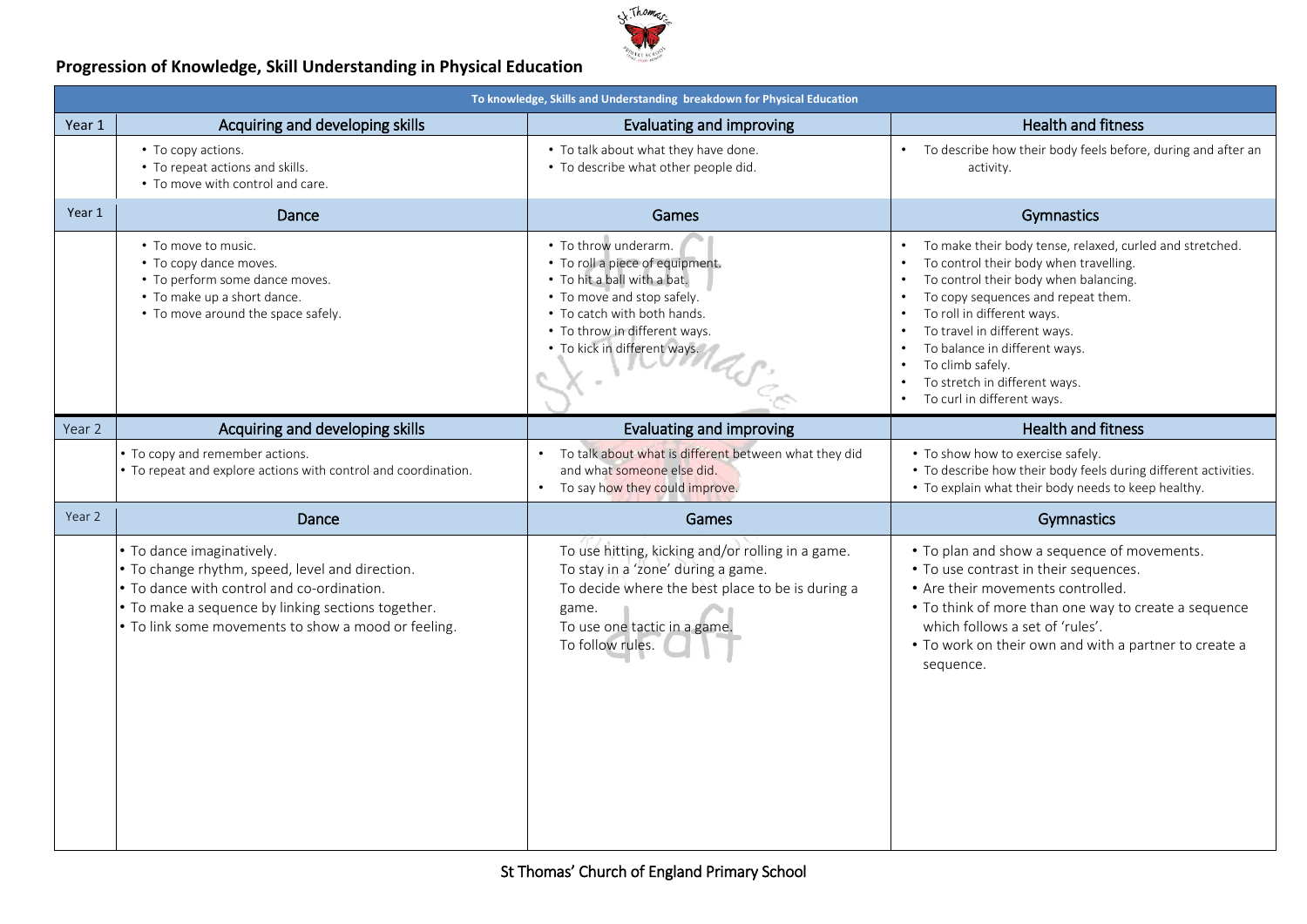

### **Progression of Knowledge, Skill Understanding in Physical Education**

|        | To knowledge, Skills and Understanding breakdown forPhysical Education                                                                                                                                                                                                                                                                                         |                                                                                                                                                                                                                                                                                                                                                                            |                                                                                                                                                                                                                                                                                                                                                                                                                          |                                                                                                                                                                                                                                     |  |
|--------|----------------------------------------------------------------------------------------------------------------------------------------------------------------------------------------------------------------------------------------------------------------------------------------------------------------------------------------------------------------|----------------------------------------------------------------------------------------------------------------------------------------------------------------------------------------------------------------------------------------------------------------------------------------------------------------------------------------------------------------------------|--------------------------------------------------------------------------------------------------------------------------------------------------------------------------------------------------------------------------------------------------------------------------------------------------------------------------------------------------------------------------------------------------------------------------|-------------------------------------------------------------------------------------------------------------------------------------------------------------------------------------------------------------------------------------|--|
| Year 3 | Acquiring and developing skills                                                                                                                                                                                                                                                                                                                                | Evaluating and improving                                                                                                                                                                                                                                                                                                                                                   | <b>Health and fitness</b>                                                                                                                                                                                                                                                                                                                                                                                                | Dance                                                                                                                                                                                                                               |  |
|        | To select and use the most<br>appropriate skills, actions or ideas.<br>To move and use actions with co-<br>ordination and control.                                                                                                                                                                                                                             | To explain how their work is similar and<br>different from that of others.<br>To be able to recognise how<br>$\bullet$<br>performances could be improved.                                                                                                                                                                                                                  | To explain why it is important to warm-<br>up and cool-down.<br>To identify some muscle groups used in<br>gymnastic activities.                                                                                                                                                                                                                                                                                          | To improvise freely, translating ideas<br>$\bullet$<br>from a stimulus into movement.<br>• To share and create phrases with a<br>partner and in small groups.<br>• To repeat, remember and perform these<br>phrases in a dance.     |  |
| Year 3 | Games                                                                                                                                                                                                                                                                                                                                                          | Gymnastics                                                                                                                                                                                                                                                                                                                                                                 | <b>Athletics</b>                                                                                                                                                                                                                                                                                                                                                                                                         | Outdoor/<br>adventurous                                                                                                                                                                                                             |  |
|        | To throw and catch with control when<br>under limited pressure.<br>To be aware of space and use it to support<br>team-mates and cause problems for the<br>opposition.<br>To be able to know and use rules fairly to<br>keep games going.<br>To keep possession with some success<br>when using equipment that is not used for<br>throwing and catching skills. | To use a greater number of their own ideas<br>for movement in response to a task.<br>To adapt sequences to suit different types<br>$\bullet$<br>of apparatus and their partner's ability.<br>To explain how strength and suppleness<br>affect performances.<br>To compare and contrast gymnastic<br>$\bullet$<br>sequences, commenting on similarities and<br>differences. | To run at fast, medium and slow speeds,<br>changing speed and direction.<br>Ŀ<br>To link running and jumping activities with<br>some fluency, control and consistency.<br>To make up and repeat a short sequence of<br>linked jumps.<br>To take part in a relay activity, remembering<br>when to run and what to do.<br>To be able to throw a variety of objects,<br>changing their action for accuracy and<br>distance. | To follow a map in a familiar context.<br>To move from one location to another<br>$\bullet$<br>following a map.<br>To use clues to follow a route.<br>To follow a route safely.                                                     |  |
| Year 4 | Acquiring and developing skills                                                                                                                                                                                                                                                                                                                                | Evaluating and improving                                                                                                                                                                                                                                                                                                                                                   | <b>Health and fitness</b>                                                                                                                                                                                                                                                                                                                                                                                                | Dance                                                                                                                                                                                                                               |  |
|        | • To select and use the most appropriate<br>skills, actions or ideas.<br>. To move and use actions with co-ordination<br>and control.<br>• To make up their own small-sided game.                                                                                                                                                                              | • To explain how their work is similar and<br>different from that of others.<br>• To use their comparison to improve their<br>work.                                                                                                                                                                                                                                        | • To explain why warming up is important.<br>. To explain why keeping fit is good for their<br>health.                                                                                                                                                                                                                                                                                                                   | • To take the lead when working with a partner<br>or group.<br>• To use dance to communicate an idea.<br>• To work on their movements and refine them.<br>• To ensure their dance clear and fluent.                                 |  |
| Year 4 | Games                                                                                                                                                                                                                                                                                                                                                          | Gymnastics                                                                                                                                                                                                                                                                                                                                                                 | <b>Athletics</b>                                                                                                                                                                                                                                                                                                                                                                                                         | Outdoor/<br>adventurous                                                                                                                                                                                                             |  |
|        | • To catch with one hand.<br>• To throw and catch accurately.<br>• To hit a ball accurately and with control.<br>• To keep possession of the ball.<br>• To move to find a space when they are not<br>in possession during a game.<br>• To vary tactics and adapt skills according<br>to what is happening.                                                     | • To work in a controlled way.<br>• To include change of speed.<br>• To include change of direction.<br>• To include range of shapes.<br>• To follow a set of 'rules' to produce a<br>sequence.<br>• To work with a partner to create, repeat<br>and improve a sequence with at least three<br>phases.                                                                     | • To run over a long distance.<br>• To spring over a short distance.<br>• To throw in different ways.<br>• To hit a target.<br>• To jump in different ways.                                                                                                                                                                                                                                                              | • To follow a map in a more demanding familiar<br>context.<br>• To move from one location to another<br>following a map.<br>• To use clues to follow a route.<br>• To follow a route accurately, safely and within<br>a time limit. |  |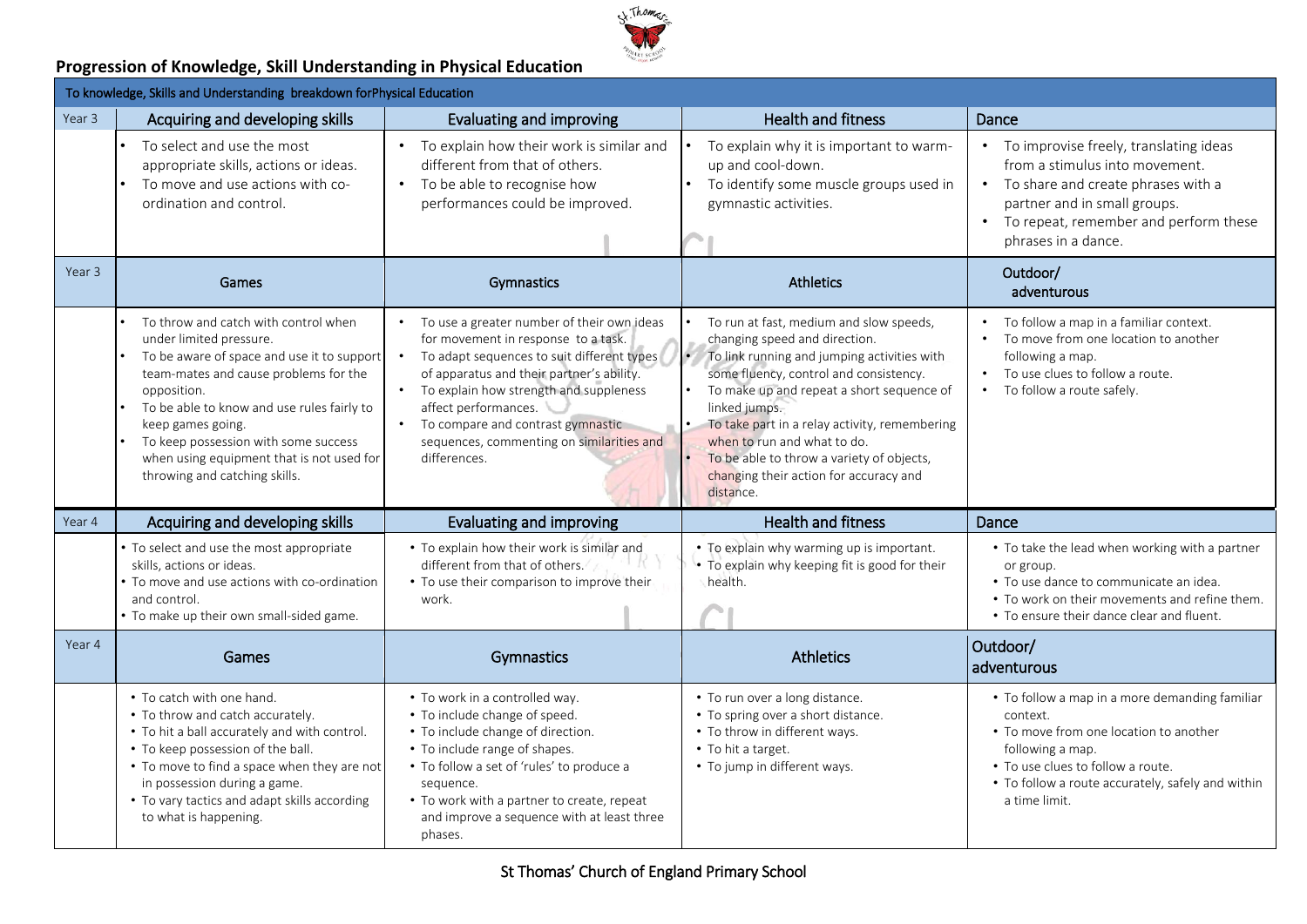

### **Progression of Knowledge, Skill Understanding in Physical Education**

| To knowledge, Skills and Understanding breakdown forPhysical Education |                                                                                                                                                                                                                                                                                  |                                                                                                                                                                                                                                                           |                                                                                                                                                                                     |                                                                                                                                                                                                                                                                            |
|------------------------------------------------------------------------|----------------------------------------------------------------------------------------------------------------------------------------------------------------------------------------------------------------------------------------------------------------------------------|-----------------------------------------------------------------------------------------------------------------------------------------------------------------------------------------------------------------------------------------------------------|-------------------------------------------------------------------------------------------------------------------------------------------------------------------------------------|----------------------------------------------------------------------------------------------------------------------------------------------------------------------------------------------------------------------------------------------------------------------------|
| Year 5                                                                 | Acquiring and developing skills                                                                                                                                                                                                                                                  | Evaluating and improving                                                                                                                                                                                                                                  | <b>Health and fitness</b>                                                                                                                                                           | Dance                                                                                                                                                                                                                                                                      |
|                                                                        | • To link skills, techniques and ideas and apply<br>them accurately and appropriately.<br>. To be able to show good control in their<br>movements.                                                                                                                               | To compare and comment on skills,<br>techniques and ideas that they and others<br>have used.<br>To use their observations to improve their<br>work.                                                                                                       | • To explain some important safety principles<br>when preparing for exercise.<br>• To explain what effect exercise has on their<br>body.<br>• To explain why exercise is important. | To compose their own dances in a creative and<br>imaginative way.<br>To perform to an accompaniment, expressively<br>and sensitively.<br>Are their movements controlled.<br>$\bullet$<br>Does their dance show clarity, fluency,<br>$\bullet$<br>accuracy and consistency. |
| Year 5                                                                 | Games                                                                                                                                                                                                                                                                            | Gymnastics                                                                                                                                                                                                                                                | <b>Athletics</b>                                                                                                                                                                    | Outdoor/<br>adventurous                                                                                                                                                                                                                                                    |
|                                                                        | . To gain possession by working as a team.<br>• To pass in different ways.<br>• To use forehand and backhand with a<br>racquet.<br>• To field.<br>• To choose the best tactics for attacking and<br>defending.<br>• To use a number of techniques to pass,<br>dribble and shoot. | To make complex or extended sequences.<br>To combine action, balance and shape.<br>To perform consistently to different<br>audiences.<br>To ensure their movements are accurate,<br>$\bullet$<br>clear and consistent.                                    | • Are they controlled when taking off and<br>landing in a jump.<br>• To throw with accuracy.<br>• To combine running and jumping.<br>. To follow specific rules.                    | To follow a map in an unknown location.<br>To use clues and compass directions to<br>navigate a route.<br>To change their route if there is a problem.<br>To change their plan if they get new<br>information.                                                             |
| Year 6                                                                 | Acquiring and developing skills                                                                                                                                                                                                                                                  | Evaluating and improving                                                                                                                                                                                                                                  | <b>Health and fitness</b>                                                                                                                                                           | Dance                                                                                                                                                                                                                                                                      |
|                                                                        | To be able to apply their skills, techniques<br>and ideas consistently.<br>To be able to show precision, control and<br>fluency.                                                                                                                                                 | To analyse and explain why they have<br>$\bullet$<br>used specific skills or techniques.<br>$D_1$<br>To modify use of skills or techniques to<br>$\bullet$<br>improve their work.<br>To create their own success criteria for<br>$\bullet$<br>evaluating. | • To explain how the body reacts to different<br>kinds of exercise.<br>• To choose appropriate warm ups and cool<br>downs.<br>To explain why we need regular and safe<br>exercise.  | To develop imaginative dances in a specific<br>style.<br>To choose their own music, style and dance.                                                                                                                                                                       |
| Year 6                                                                 | Games                                                                                                                                                                                                                                                                            | Gymnastics                                                                                                                                                                                                                                                | <b>Athletics</b>                                                                                                                                                                    | Outdoor/<br>adventurous                                                                                                                                                                                                                                                    |
|                                                                        | To explain complicated rules.<br>To make a team plan and communicate it<br>to others.<br>To lead others in a game situation.                                                                                                                                                     | To be able to combine their own work<br>$\bullet$<br>with that of others.<br>To link their sequences to specific<br>$\bullet$<br>timings.                                                                                                                 | · To demonstrate stamina.<br>• To use their skills in different situations.                                                                                                         | To plan a route and series of clues for<br>someone else.<br>To plan with others taking account of safety<br>and danger.                                                                                                                                                    |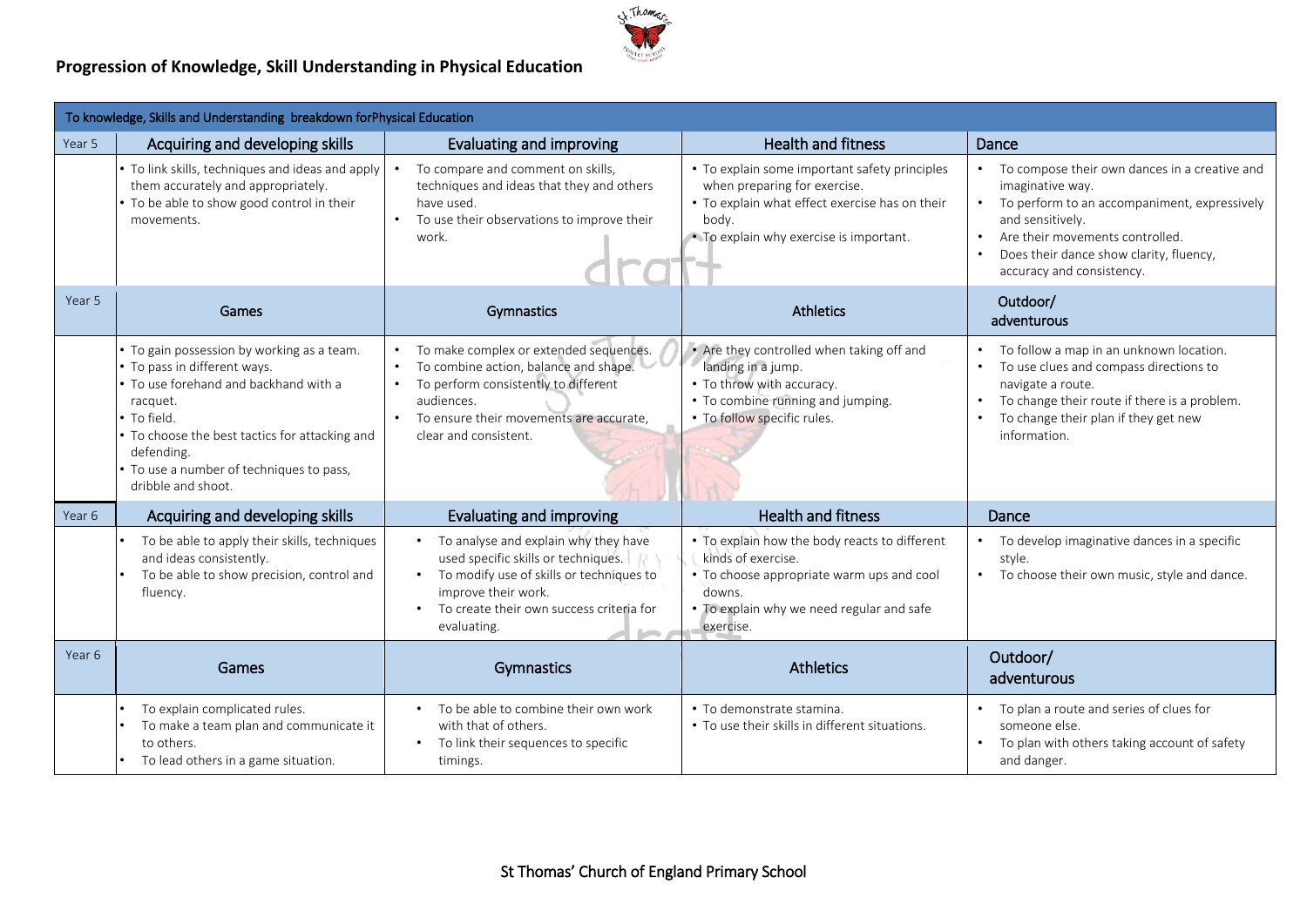

|  |  | <b>Swimming</b> |
|--|--|-----------------|
|  |  |                 |

| Lower attainers                                                                                                                                                                                                                                                                                                                                                                                                                                                                                                              | Mid attainers                                                                                                                                                                                                                                                                                                                                                                                                                                                                                                                                                                                                                         | <b>Higher attainers</b>                                                                                                                                                                                                                                                                                                                                                                                                                                                                                                                                                                                                                               |
|------------------------------------------------------------------------------------------------------------------------------------------------------------------------------------------------------------------------------------------------------------------------------------------------------------------------------------------------------------------------------------------------------------------------------------------------------------------------------------------------------------------------------|---------------------------------------------------------------------------------------------------------------------------------------------------------------------------------------------------------------------------------------------------------------------------------------------------------------------------------------------------------------------------------------------------------------------------------------------------------------------------------------------------------------------------------------------------------------------------------------------------------------------------------------|-------------------------------------------------------------------------------------------------------------------------------------------------------------------------------------------------------------------------------------------------------------------------------------------------------------------------------------------------------------------------------------------------------------------------------------------------------------------------------------------------------------------------------------------------------------------------------------------------------------------------------------------------------|
| To swim between 25 and 50 metres<br>unaided.<br>To keep swimming for 30 to 45<br>seconds, using swimming aids and<br>support.<br>To use a variety of basic arm and<br>leg actions when on their front and<br>on their back.<br>To swim on the surface and lower<br>themselves under water.<br>To take part in group problem-<br>solving activities on personal<br>survival.<br>To be able to recognise how their<br>body reacts and feels when<br>swimming.<br>To recognise and concentrate on<br>what they need to improve. | To swim between 50 and 100<br>metres and keep swimming for 45<br>to 90 seconds.<br>To be able to use 3 different<br>strokes, swimming on their front<br>and back.<br>To control their breathing.<br>$\bullet$<br>To swim confidently and fluently on<br>the surface and under water.<br>To be able to work well in groups to<br>solve specific problems and<br>challenges, sharing out the work<br>fairly.<br>To be able to recognise how<br>$\bullet$<br>swimming affects their body, and<br>pace their efforts to meet different<br>challenges.<br>To suggest activities and practices<br>to help improve their own<br>performance. | To swim further than 100 metres.<br>$\bullet$<br>To swim fluently and confidently for<br>over 90 seconds.<br>To be able to use all 3 strokes with<br>$\bullet$<br>control.<br>To swim short distances using<br>$\bullet$<br>butterfly.<br>To be able to breathe so that the<br>pattern of their swimming is not<br>interrupted.<br>To perform a wide range of<br>$\bullet$<br>personal survival techniques<br>confidently.<br>To be able to know what the<br>different tasks demand of their<br>body, and pace their efforts well to<br>meet challenges.<br>To describe good swimming<br>$\bullet$<br>technique and show and explain it<br>to others. |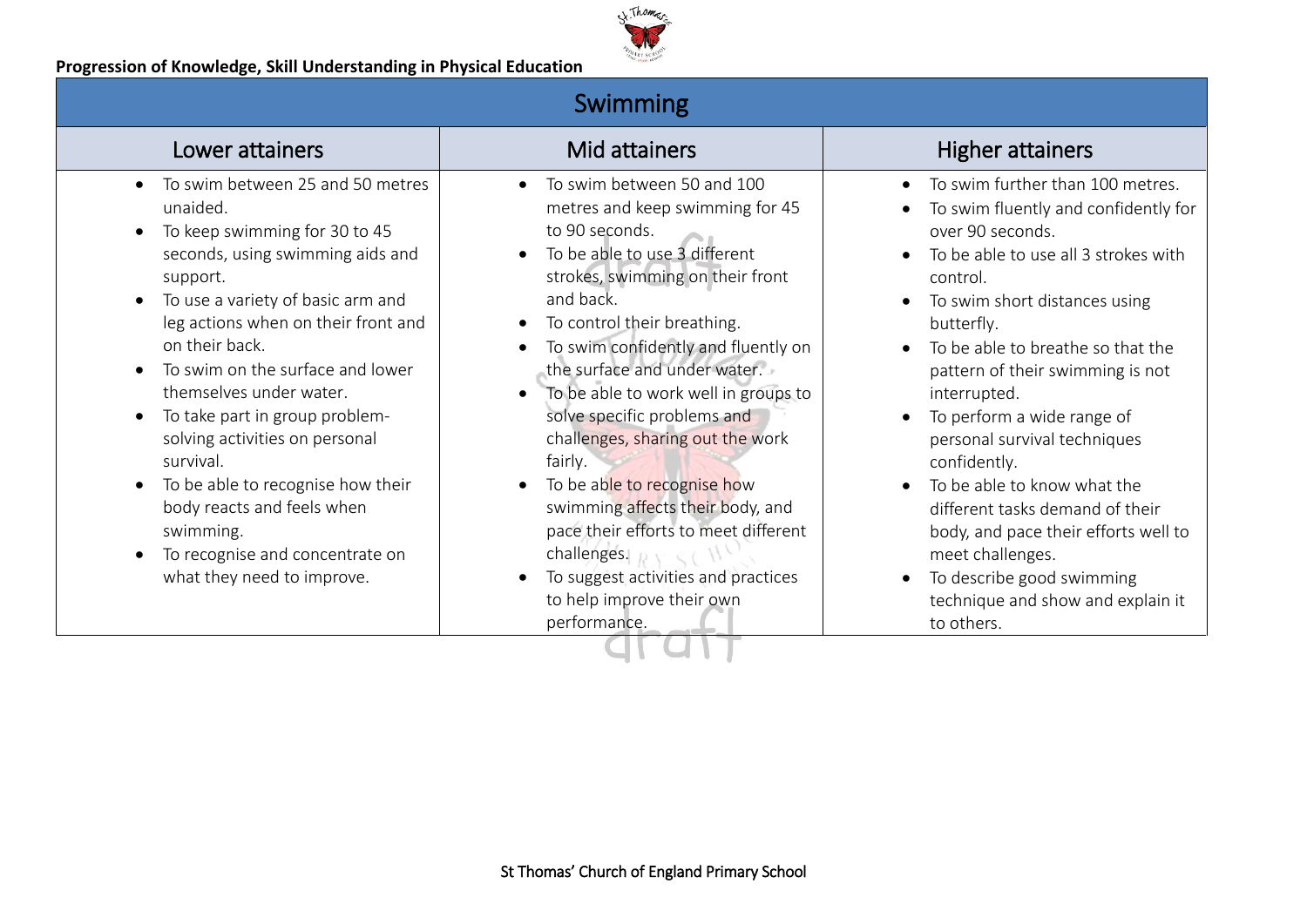

# National Curriculum Requirements of PE at Key Stage 1

Pupils should develop fundamental movement skills, become increasingly competent and confident and access a broad range of opportunities to extend their agility, balance and co-ordination, individually and with others. They should be able to engage in competitive (both against self and against others) and cooperative physical activities, in a range of increasingly challenging situations.

Pupils should be taught to:

- master basic movements, including running, jumping, throwing and catching, as well as developing balance, agility and co-ordination, and begin to apply these in a range of activities
- participate in team games, developing simple tactics for attacking and defending
- perform dances using simple movement patterns